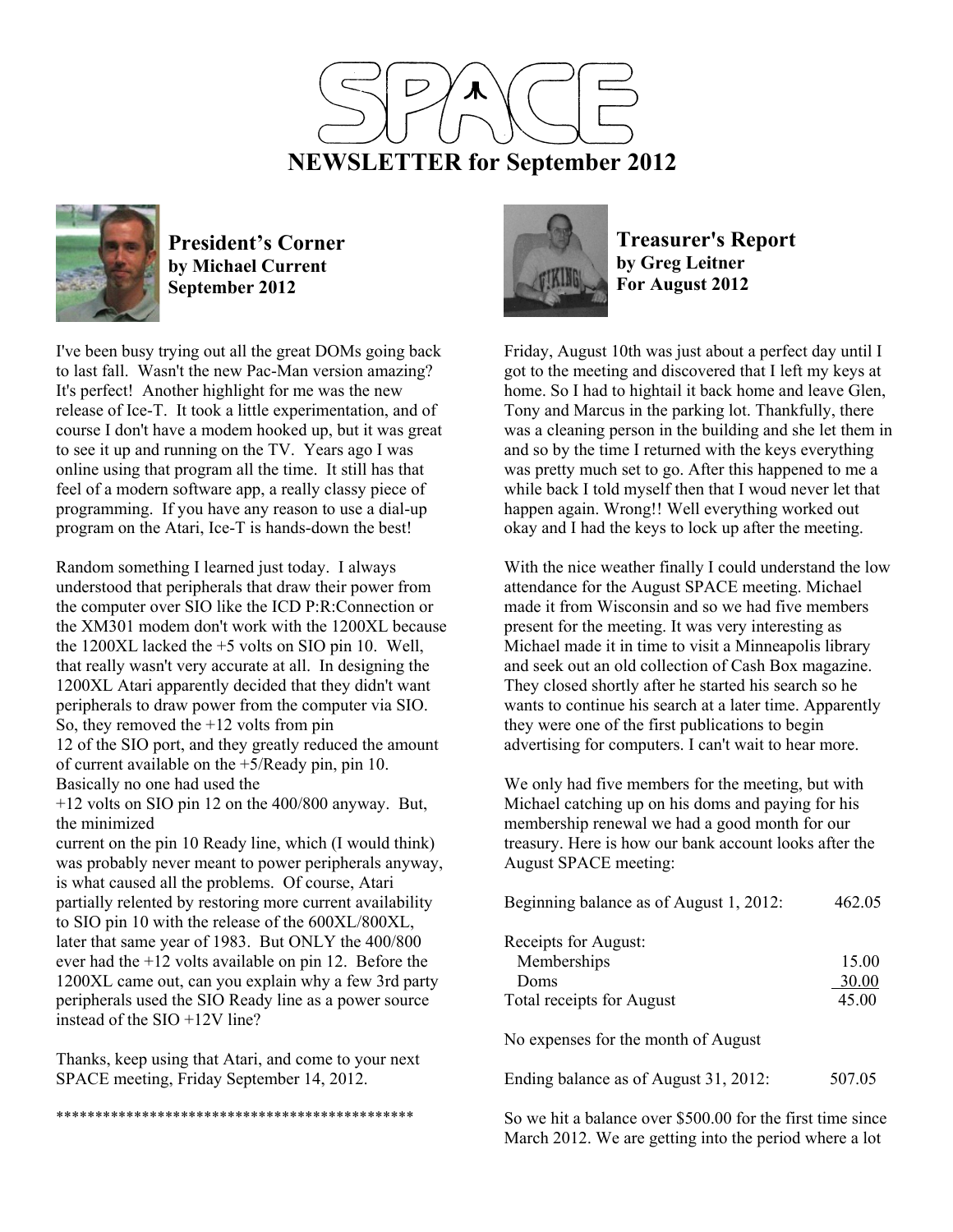of our members dues are renewed so I expect our bank account will increase even more. So if you are one of them like me please renew your memberships on time. That's all for now, see you all in September.

\*\*\*\*\*\*\*\*\*\*\*\*\*\*\*\*\*\*\*\*\*\*\*\*\*\*\*\*\*\*\*\*\*\*\*\*\*\*\*\*\*\*\*\*\*\*

**Secretary's Report By Steve Peck For August 2012** 

The SPACE meeting was called to order on Friday August 10 at 7:35 pm at the Falcon Heights Community Center, with 5 people present.

In the secretary's absence Michael asked for a volunteer to take meeting notes for the evening. Michael agreed to take minutes.

The July meeting notes appeared in the August Newsletter, thanks to new secretary Steve Peck. It was noted that May, June, and July minutes all appeared in the August newsletter.

At least a couple of us have been receiving obvious spam emails coming from Greg Leitner's email address. The security of Greg's PC may be compromised, especially if it is not running a current version of any antivirus program. Suggestions offered included AVG and Avast (both available in free versions).

Greg reported that minimal expenses this month left us at \$462 at the end of July. The big \$300 room rental fee is coming around again, but so are many membership renewals, hopefully. Things are looking to tighten further in the coming year.

Glen Kirschenmann reported that this month's Disk of the Month Side A includes 5 games and one musical item. Side B includes pictures and games from Glucholazy (Poland) 2012.

Glen then reported that membership is holding at 11. In discussing the rarity of Atari computer clubs, Glen noted that we are still sending newsletters to IMAGE and SCAT. Michael mentioned that he is on SCAT's email list, and SCAT is definitely still meeting. However, Michael thinks that IMAGE probably is gone.

## Old Business

The group continued the discussion of fund-raising via Kickstarter. People with experience with Kickstarter are confident we could raise significant money on the site.

We might offer incentives like DOMs or newsletters or memberships. We might need to formalize SPACE as a non-profit with the state of Minnesota, and/or cap how much money we would want to take in. The task-force is green-lighted to proceed on the concept.

### New Business

The latest rise of retro-gaming was discussed. The Pioneer Press just had an article that mentioned something called "Insert Quarter?". DETAILS: Insert Coin(s) Videolounge GameBar is to open at 315 1st. Ave. N. in Minneapolis in October. Las Vegas location website: http://www.insertcoinslv.com/ . There is also Rusty Quarters Retro Arcade & Museum at 818 West Lake Street, Minneapolis, http://www.rqarcade.com/ . And, Zap Arcade at 234 Broadway St. Jordan, MN, http://zap-arcade.com/ .

Conventions like the Classic Gaming Expo in Las Vegas (http://www.cgexpo.com/), the Midwest Gaming Classic near Milwaukee (http://www.midwestgamingclassic.com/), and especially Gen Con Indy (http://www.gencon.com/) were mentioned.

Michael described his late-afternoon venture to the Hennepin County Public Library Central Library in downtown Minneapolis, looking for articles and advertisements relating to Atari history and pre-history. Michael showed several pics on his camera from Cash Box magazine showing ads, articles, and a factory photo showing the manufacture of Computer Space by Nutting Associates, which was engineered by Nolan Bushnell and Ted Dabney before they departed Nutting and started Atari.

The meeting ended at 8:17 pm.

Submitted by Michael Current for secretary Steve Peck, Aug. 12, 2012

\*\*\*\*\*\*\*\*\*\*\*\*\*\*\*\*\*\*\*\*\*\*\*\*\*\*\*\*\*\*\*\*\*\*\*\*\*\*\*\*\*\*\*\*

From: Michael Current [michael@mcurrent.name] Sent: Sunday, August 26, 2012 9:57 AM Subject: Rainbow 2.2 Atari Emulator released

Rainbow 2.2 Atari Emulator released Saturday, August 25, 2012 7:34:29 AM

Hi all,

New features for version 2.2:

- improvements to video timing
- Bennet tables implemented for DMA timing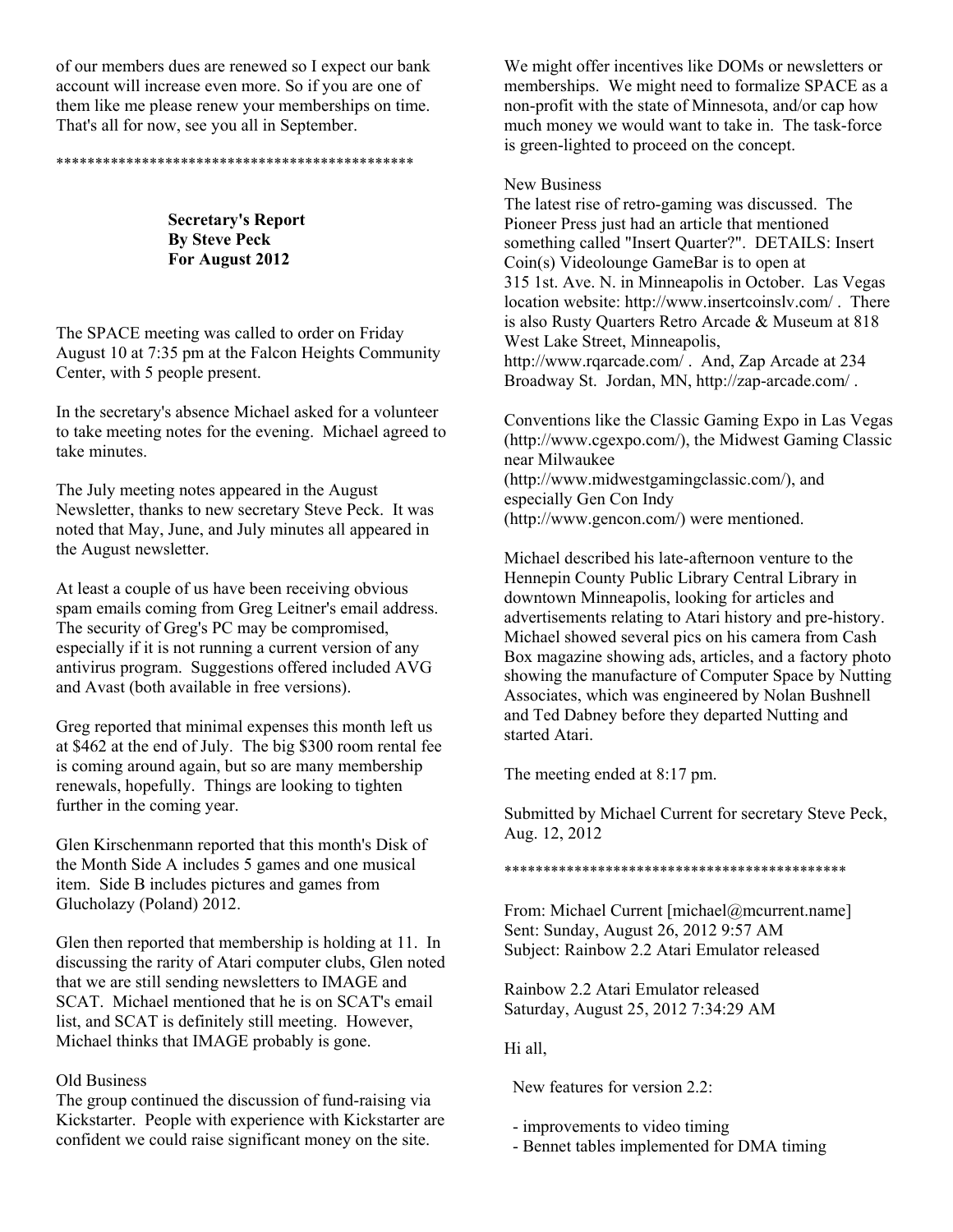- mid-scanline timing fix (e.g. Fast Eddie, Silly Things demo, Master of the Lamps)
- 6502 store timing fix
- VSCROL fixed
- VDELAY fixed
- player & missile colours fixed for GTIA modes
- "Share Joystick fpr Player 2" menu item added (share a single joystick for 2 players, playing alternately)
- PIA memory repeat added
- PIA fixes for DCRs and data registers
- menu option to turn on/off console speaker
- SIO disk fixes
- sound restored when window gets focus
- more trace info for CPU, SIO, PIA and display options
- scanline ruler added
- CONSOL read fixed for 5200 (Xari Arena ok now)
- 20% faster than v2.1

http://www.chrislam.co.uk/rainbow-atari-8bitemulator.htm

Regards,

Chris.

\*\*\*\*\*\*\*\*\*\*\*\*\*\*\*\*\*\*\*\*\*\*\*\*\*\*\*\*\*\*\*\*\*\*\*\*\*\*\*\*\*\*\*\*

From: Michael Current [michael@mcurrent.name] Sent: Saturday, September 01, 2012 5:04 PM Subject: Atari and Internet Explorer Launch Starstudded Game Lineup in HTML5-based Social Arcade

Atari and Internet Explorer Launch Star-studded Game Lineup in HTML5-based Social Arcade

Modern 'Atari Arcade' Experience Features Fresh Graphics, Social Connectivity and Tablet Touch Gameplay, Play Now for Free at Atari.com

LOS ANGELES – August 30, 2012 – Atari, one of the world's most recognized publishers and developers of interactive entertainment, today announced a partnership with Internet Explorer to launch the Atari Arcade. The browser-based portal is a next-generation collection of Atari's classic games reimagined in HTML5 with fresh graphics, gameplay and integration with Facebook and Twitter. Atari Arcade shines in Internet Explorer, but also works well in other modern browsers. Because of the quality of the IE experience, an ad-free version is made available to all Internet Explorer customers when they play Atari Arcade.

In celebration of Atari's 40 year anniversary and the upcoming launch of Internet Explorer 10, classic games like Asteroids, Pong, Lunar Lander, Missile Command,

Centipede, and others have been developed with new graphics and gameplay features. Like the arcades that first popularized gaming, players can go head-to-head with friends in competitive, real-time battles for high scores and leaderboard placement in the next evolution of Atari fan favorites like Super Breakout and Combat.

"Atari and Microsoft have had a long and successful history on Xbox LIVE and in the digital space," said Jim Wilson, CEO of Atari.

"The reimagined Atari Arcade expands this partnership in a new direction, in keeping with our current digital strategy, making it easier than ever for gamers around the world to access our renowned franchises, through the power and flexibility of an HTML5 based platform."

"We were excited to work with a gaming legend, Atari, to bring their classic arcade games to life on the web with Internet Explorer," adds Ryan Gavin, general manager, Internet Explorer.

"Atari Arcade demonstrates what's possible when you couple HTML5 along with a fast and fluid browser that is perfect for touch, which is precisely what you get with Internet Explorer 10.

Now together with Internet Explorer and HTML5, we get to see some of our favorite games jump into the next generation of gaming on the web – which is pretty fantastic."

Atari's new platform will grant developers access to CreateJS, a suite of tools for creating cross-browser, cross-device HTML5 gaming and media experiences. This new offering will give developers a platform to publish and monetize games with the ability to utilize features like Facebook integration.

Attendees at this year's PAX Prime, taking place Aug. 31 – Sep. 2 in Seattle, will be able to get hands-on experience with the Atari Arcade in Internet Explorer's booth in the north lobby.

Atari has released a promotional video for the event in which game industry luminaries Nolan Bushnell and Grant Skinner provide their perspective on 40 years of video games and HTML5's impact on future development. The video may be viewed at: http://youtu.be/3qaF9-W2Dvg.

Visit the Atari Arcade now at Arcade.Atari.com.

For more information about Atari games and the latest news:

- Visit our website: www.atari.com
- Like us on Facebook: www.facebook.com/atari
- Follow us on Twitter: www.twitter.com/atari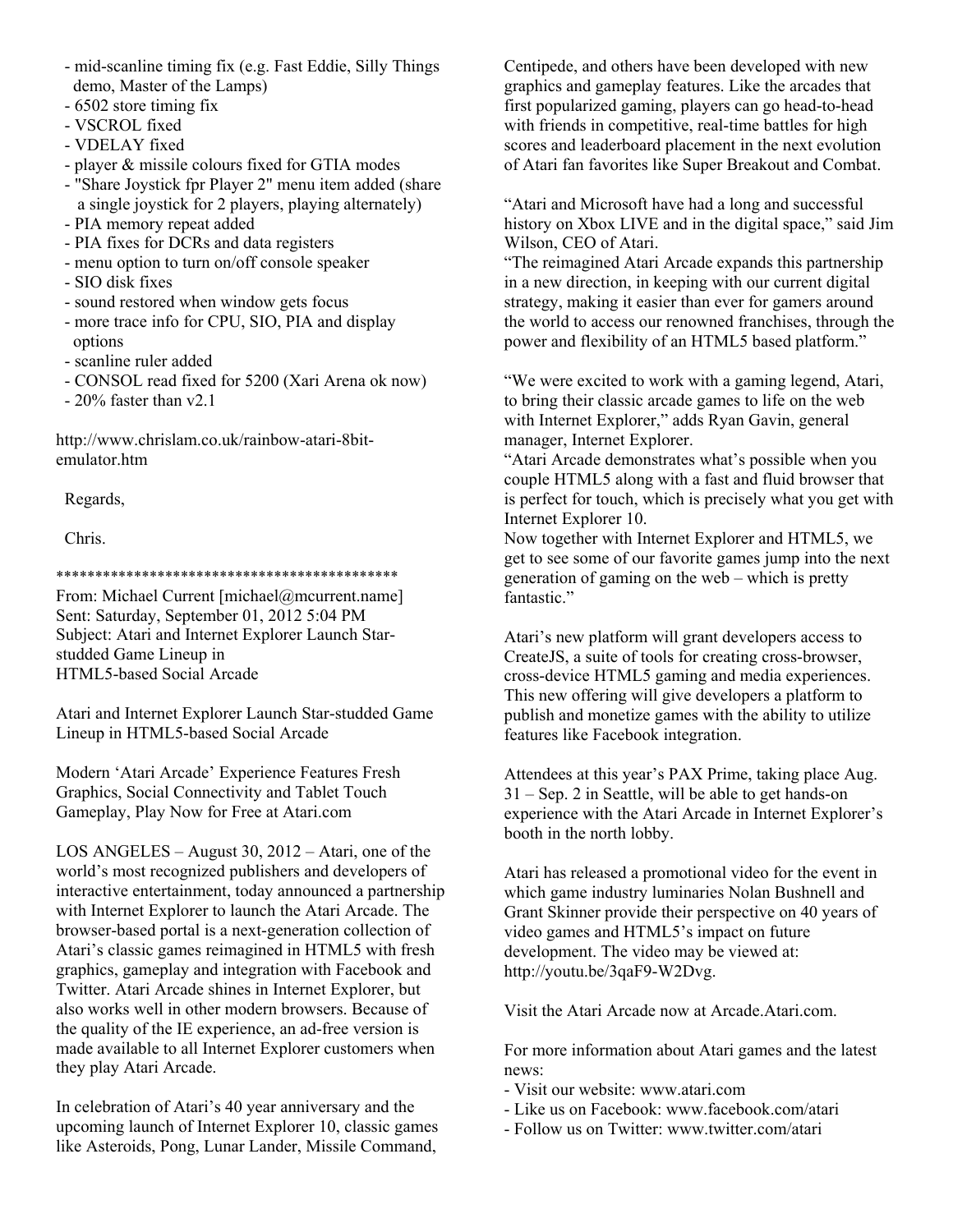- Subscribe to our YouTube Channel: www.youtube.com/atari

For more on Internet Explorer, please visit http://www.beautyoftheweb.com/

#### About ATARI, SA

Atari (www.atari.com) is a multi-platform, global interactive entertainment and licensing company. The original innovator of video gaming, founded in 1972, Atari owns and/or manages a portfolio of more than 200 games and franchises, including world renowned brands like Asteroids®, Centipede®, Missile Command®, Pong®, Test Drive®, Backyard Sports®, and Rollercoaster Tycoon®.

Atari capitalizes on these powerful properties by delivering compelling games online (i.e. browser, Facebook® and digital download), on smartphones and tablets and other connected devices. Atari also develops and distributes interactive entertainment for video game consoles from Microsoft, Nintendo and Sony. As a licensor, Atari extends its brand and franchises into other media, merchandising and publishing categories.

Atari has offices in Los Angeles, New York, Paris and Lyon.

© 2012 Atari Interactive, Inc. All rights reserved. Atari word mark and logo are trademarks owned by Atari Interactive, Inc.

\*\*\*\*\*\*\*\*\*\*\*\*\*\*\*\*\*\*\*\*\*\*\*\*\*\*\*\*\*\*\*\*\*\*\*\*\*\*\*\*\*\*\*\*

From: Michael Current [michael@mcurrent.name] Sent: Saturday, August 18, 2012 9:52 PM Subject: Altirra 2.10 Altirra, an 8-bit Atari computer emulator

Version 2.10 [August 13, 2012]: [features added]

- a.. SlightSID emulation support.
- b.. Covox emulation support.
- c.. 1200XL emulation support.
- d.. BASIC programs can now be booted.
- e.. Fast boot option now accelerates timeouts for powered down disk drives.
- f.. Disk: Added support for format skewed (\$66) command.
- g.. Disk: Format commands (\$21, \$22) now support high-speed operation.
- h.. Disk: Added emulation profile modes for various disk drives.
- i.. Disk: Reduced ACK-to-complete delay when accurate sector timing is off.
- j.. Disk: Added rotation and seek sound emulation.
- k.. Disk: Accurate disk timing prediction is now

preserved when burst I/O transfers are enabled.

- l.. Debugger: Added .sum (sum memory area) command.
- m.. Debugger: Added .warmstart command.
- n.. Debugger: Added ap (alias pattern) command for adding aliases with patterns.
- o.. Debugger: Added additional aliases to a8 command (set Atari800-compatible command aliases).
- p.. Debugger: Added alternate L>addr syntax for setting an address range length based on an end address.
- q.. Debugger: Added heat map support.
- r.. Debugger: Added .basic\_dumpline command.
- s.. Debugger: Enter now repeats the last command.
- t.. Debugger: .dumpdlist command now collapses runs of identical commands.
- u.. Debugger: Unassemble and dump commands now support continuation from the last address.
- v.. Debugger: Added deref signed byte (dsb) expression operator.
- w.. Debugger: Added %c and %y formatting specifiers to .printf command.
- x.. Debugger: Added .dmamap command to show ANTIC DMA pattern over the course of a frame.
- y.. Serial: 1030 Modem support.
- z.. Display: Added scanline display mode.
- aa.. Display: Added integer-multiple version of preserve aspect ratio sizing mode.
- ab.. Display: Added sharp bilinear filter mode.
- ac.. Display: Text can now be copied out of ANTIC modes 2, 3, 6, and 7 (GR.0, 1, and 2).
- ad.. Display: Added CIO intercept based enhanced text mode.
- ae.. HDevice: Added minimal support for SDX Get Current Directory command (\$30).
- af.. HDevice: Added support for H6-H9: text translation modes.
- ag.. HDevice: Implemented rename, get/set/create/remove directory, and get file length commands.
- ah.. HDevice/PCLink: Fixed lock command not setting read-only flag.
- ai.. Cartridge: Added MicroCalc 32K cartridge type support.
- aj.. Cartridge: Added cartridge type autodetection.
- ak.. UI: Screenshot command now adjusts for interlacing and 14MHz dot clock rendering.
- al.. UI: The program is now marked as high DPI aware in the application manifest.
- am.. Simulator: Added support for MapRAM MMU modification.
- [bugs fixed]
- a.. Increased paste keyboard timer to reduce dropped keys on line processing delays.
- b.. Fixed startup crash on Sandy Bridge CPUs on Windows XP.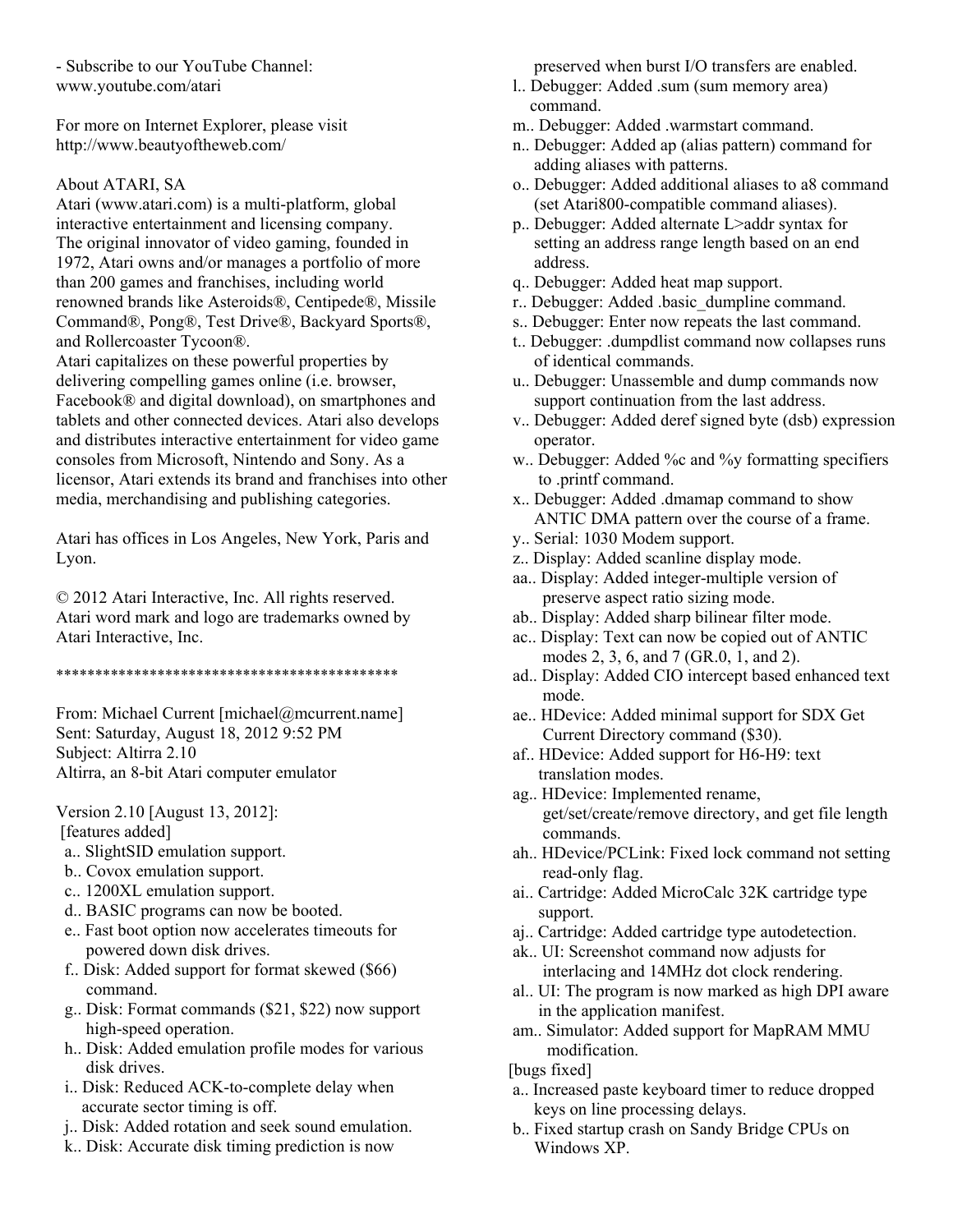- c.. Simulator: Inhibit FP math acceleration hooks when PBI ROM overlay is active.
- d.. Simulator: BASIC disable Option key hold is now released more quickly to reduce cartridge conflicts.
- e.. Debugger: "read" and "write" terms can now appear more than twice in a conditional breakpoint expression.
- f.. Debugger: Fixed .tracecio off not working.
- g.. Debugger: Fixed execution stopping on TRACE statements.
- h.. Debugger: Breakpoint clear (bc) command no longer interprets breakpoint numbers as hex.
- i.. Debugger: Fixed console entry window not always disabling properly.
- j.. Debugger: .pokey command now reports correct status for secondary POKEY.
- k.. Display: Fixed crash on some XP systems on display mode change.
- l.. Display: Added workaround for ps1.1 precision issue on Intel graphics cards.
- m.. Display: Fixed bicubic scaling in OpenGL mode.
- n.. ANTIC: Fixed line buffer addressing to correctly handle aliasing of buffered data to different modes.
- o.. POKEY: Fixed glitching in high-pass filtering.
- p.. POKEY: Fixed wrong bit in SKSTAT being set for serial input overruns.
- q.. POKEY: Fixed asynchronous receive mode not resetting timers 3+4 that are already running.
- r.. Disk: Fixed handling of XF551 high-speed sector skew format commands (\$A1/\$A2).
- s.. Disk: Format command now sends back ACK+ERROR+buffer instead of NAK on a read only disk.
- t.. Disk: Adjusted step rate of 810 drive to 5.3ms.
- u.. Disk: Fixed forced sector ordering command (.diskorder) for .pro images.
- v.. Disk: Step delays were not always reflected correctly in command delay time (only rotational position).
- w.. Disk: Fixed inverted write protect bit status.
- x.. Disk: Attempted writes to a write protected disk now return errors instead of a NAK.
- y.. Disk: Fixed command response when accessing a drive with no disk.
- z.. Disk: Fixed error return for unsupported Write PERCOM Block requests.
- aa.. Disk Explorer: Fixed case sensitivity issue allowing duplicate file creation on DOS 2 file systems.
- ab.. Input: Fixed bug in keyboard repeat detection code.
- ac.. Input: Improved Caps Lock key support.
- ad.. Cartridge: An error is now thrown when attempting to save a cartridge image in .CAR format with an unsupported mapper.
- ae.. Cartridge: Fixed switchable XEGS cartridge modes.
- af.. Display: Fixed display mode matching when /f is specified on the command line.
- ag.. Display: Improved behavior of interlaced mode when frames are dropped.
- ah.. CPU: Fixed cycle behavior of ASL/LSR/ROL/ROR abs,X instructions in 65C02 mode.
- ai.. HLE Kernel: Fixed BUFADR being overwritten by CIO, which broke the DOS XE executable loader.
- aj.. IDE: Fixed banking in KMK/JZ V1 mode and added 3K ROM support.
- ak.. IDE: Fixed multiple sector read requests of exactly 32 sectors.
- al.. VBXE: Fixed memory not being cleared on cold reset with randomize function disabled.
- am.. Serial: Fixed incompatibility with Ice-T XE and the R: handler's STATUS handler.
- an.. Misc: Fixed upper 4 bits for some R-Time 8 register reads.
- ao.. HDevice: Fixed NOTE and POINT commands.
- ap.. Cheats: Fixed 16-bit option not being tracked properly for manually entered cheats.
- aq.. GTIA: Sprites are now triggered properly from within horizontal blank.
- ar.. GTIA: Fixed sprite image overlap result.
- as.. Cassette: Loading a new tape didn't press 'play' on the emulated player until the next cold reset.
- \*\*\*\*\*\*\*\*\*\*\*\*\*\*\*\*\*\*\*\*\*\*\*\*\*\*\*\*\*\*\*\*\*\*\*\*\*\*\*\*\*\*\*\*
- \*\*\*\*\*\*\*\*\*\*\*\*\*\*\*\*\*\*\*\*\*\*\*\*\*\*\*\*\*\*\*\*\*\*\*\*\*\*\*\*\*\*\*\*
- \*\*\*\*\*\*\*\*\*\*\*\*\*\*\*\*\*\*\*\*\*\*\*\*\*\*\*\*\*\*\*\*\*\*\*\*\*\*\*\*\*\*\*\*
- \*\*\*\*\*\*\*\*\*\*\*\*\*\*\*\*\*\*\*\*\*\*\*\*\*\*\*\*\*\*\*\*\*\*\*\*\*\*\*\*\*\*\*\*
- \*\*\*\*\*\*\*\*\*\*\*\*\*\*\*\*\*\*\*\*\*\*\*\*\*\*\*\*\*\*\*\*\*\*\*\*\*\*\*\*\*\*\*\*

\*\*\*\*\*\*\*\*\*\*\*\*\*\*\*\*\*\*\*\*\*\*\*\*\*\*\*\*\*\*\*\*\*\*\*\*\*\*\*\*\*\*\*\*